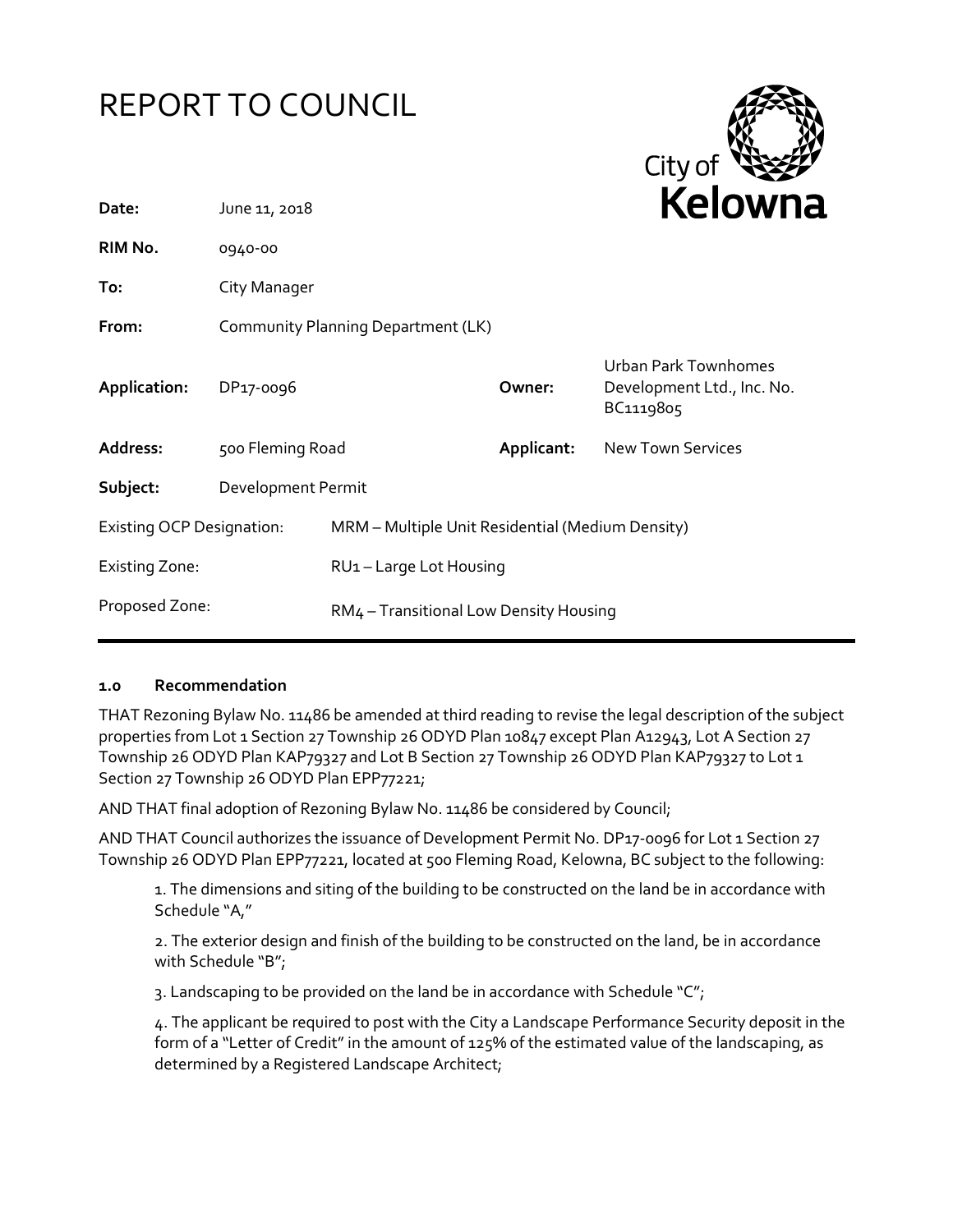AND THAT Council's consideration of this Development Permit be considered subsequent to the outstanding conditions of approval as set out in Attachment "A" attached to the Report from the Community Planning Department dated June 20, 2017;

AND THAT the applicant be required to complete the above noted conditions of Council's approval of the Development Permit Application in order for the permits to be issued;

AND FURTHER THAT this Development Permit is valid for two (2) years from the date of Council approval, with no opportunity to extend.

# **2.0 Purpose**

To consider the form and character of a 36-unit townhouse development on the subject property.

### **3.0 Community Planning**

Community Planning Staff supports the proposed 36-unit townhouse development. The application meets the Official Community Plan (OCP) Urban Design Guidelines and the design is appropriate for the area and the context of the site. The proposal also meets many of the OCP's Urban infill objectives and it meets all of the Zoning Bylaw Regulations for the RM4 – Transitional Low Density Housing zone and does not trigger any variances. A key feature of the development is the provision of ground oriented units along both Fleming and Leathead road frontages with entry doors facing onto the street.

### **4.0 Proposal**

### 4.1 Background

The subject development consisted of three separate properties which have been consolidated into a single parcel. The existing single family dwellings are in varying states of disrepair. These structures would be demolished to accommodate the new development.

### 4.2 Project Description

The proposed strata development consists of 36 three-storey townhouse units with attached garages. There will be a total of five buildings: 3 eight-unit buildings and 2 six-unit buildings. All units are 3 bedrooms, have private amenity space in the form of balconies and patios and all on-site parking

requirements are met. The single site access is provided from Fleming Road at the south end of the development with the private road extending down the middle of the site to provide access to the private garages.

The site is a corner parcel which allows the



development to have ground-oriented units facing onto both Leathead and Fleming Roads rather than being oriented to the interior of the site. The buildings have been designed with an earth toned colour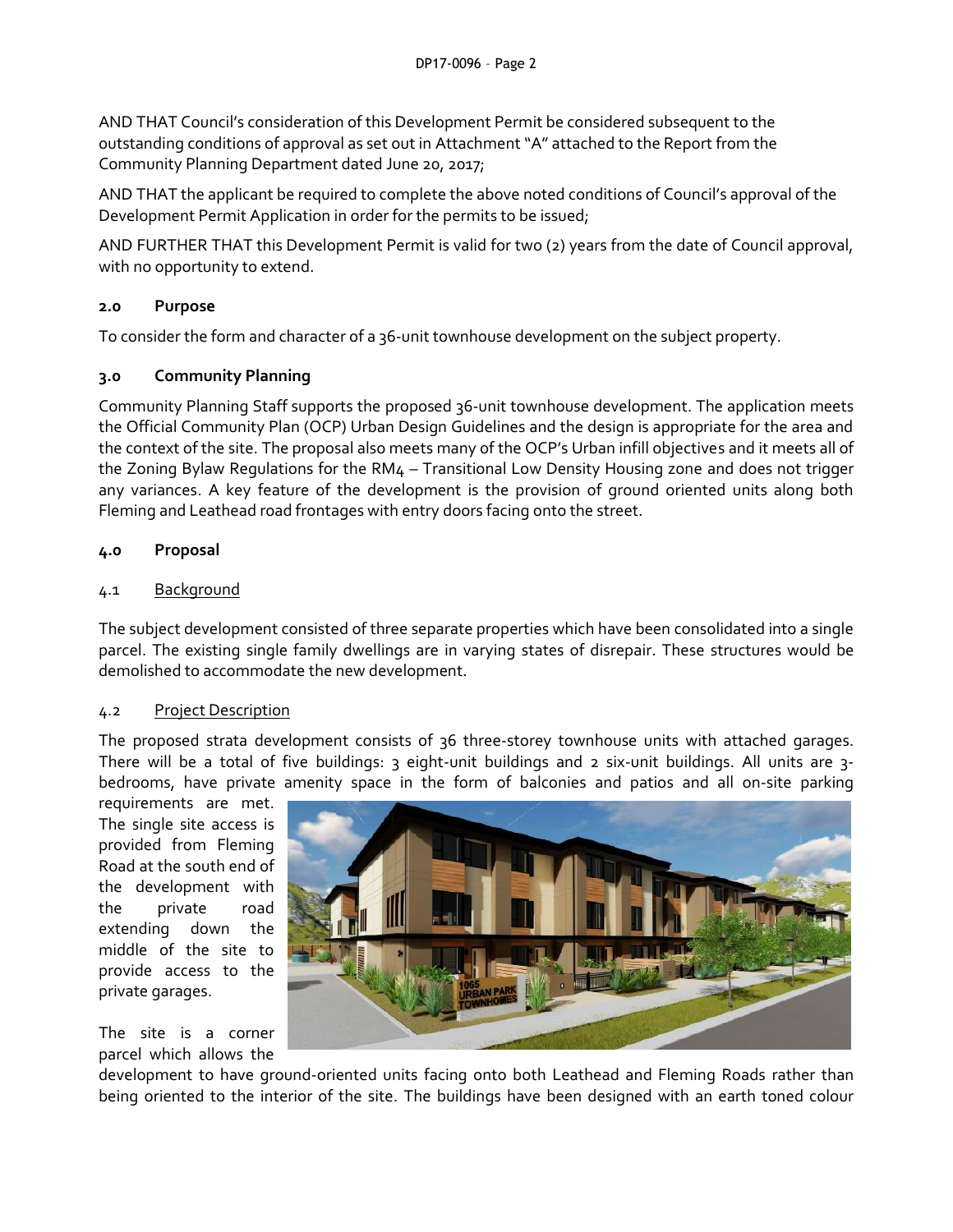palette that utilizes hardie panels for the exterior finish. Wood grained hardie panels have been added as accents to lend a warmth to the exterior finishing. The large windows and façade articulation present a more visually pleasing streetscape. Each unit has a landscaped patio area with low-height decorative fences to delineate the private space from the public street. The units have prominent entries with walkways leading to the street frontage, which provides a welcoming, human-scaled streetscape.

Pedestrian connectivity is provided within the development with pathways across the site connecting to the streets. The interior buildings have a walkway along the west property line providing a pedestrian connection to Leathead Road. Shared garden and composting areas have been located in both the northwest and southwest corners of the development and garbage and recycling are situated adjacent to the south shared garden area. There are two interior courtyards situated in the centre of the site which provide generous plantings and seating areas for the use of the residents.

### 4.3 Site Context

The property is located within the Permanent Growth Boundary in the Rutland neighbourhood at the intersection of Leathead and Fleming Roads. Ben Lee Park is located one block east of the subject parcel.

| Orientation | Zoning                                                | <b>Land Use</b>           |  |
|-------------|-------------------------------------------------------|---------------------------|--|
| North       | I2 - General Industrial                               | <b>Automotive Repairs</b> |  |
|             | C <sub>10</sub> – Service Commercial                  | <b>Commercial Uses</b>    |  |
| East        | RU1-Large Lot Housing                                 | Single Dwelling Housing   |  |
| South       | RU1-Large Lot Housing                                 |                           |  |
|             | Single & Duplex Housing<br>RU6 - Two Dwelling Housing |                           |  |
| West        | RM <sub>3</sub> -Low Density Multiple Housing         | Multiple Dwelling Housing |  |

Specifically, adjacent land uses are as follows: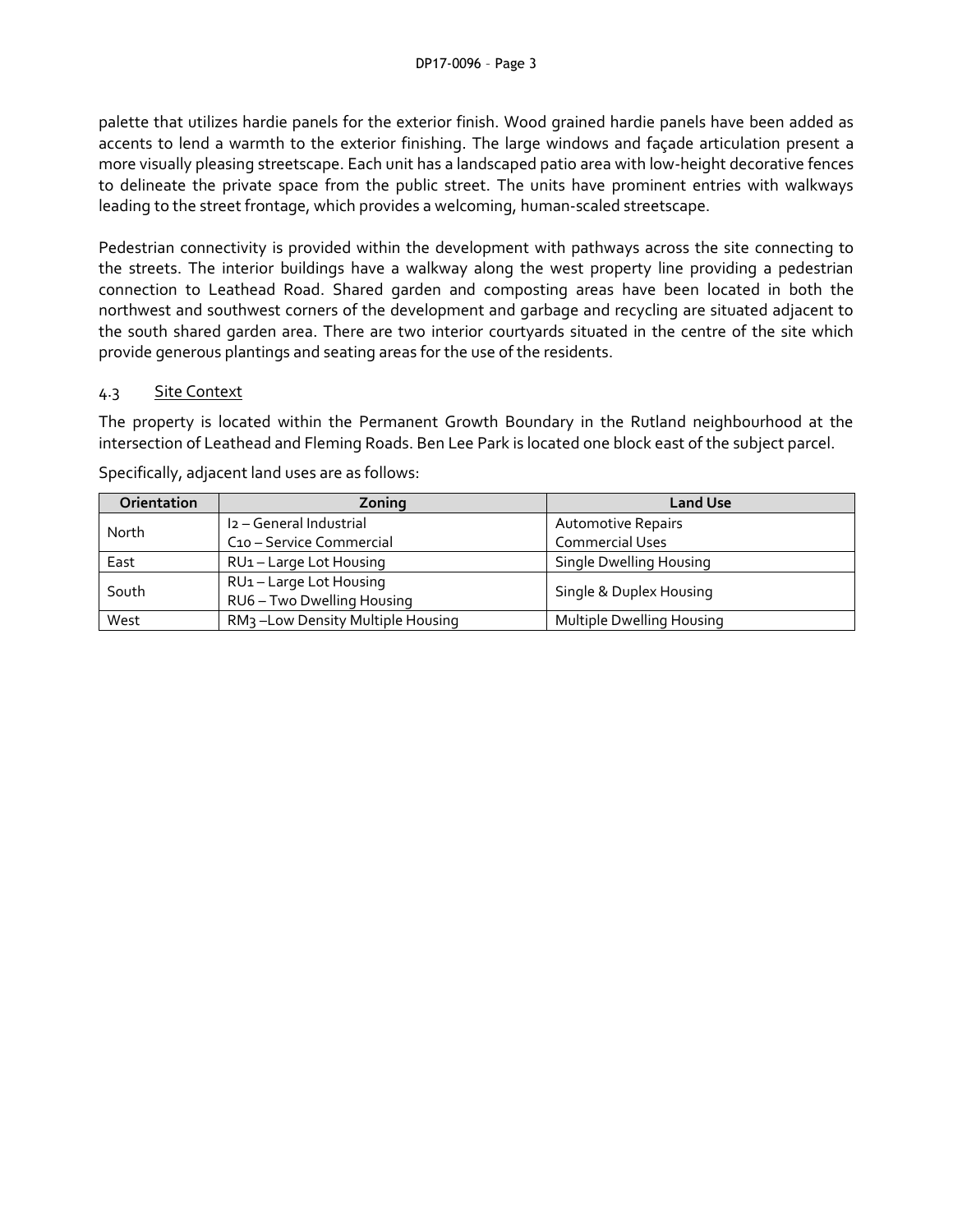# **Subject Property Map:**



# 4.4 **Zoning Analysis Table**

| <b>Zoning Analysis Table</b>                      |                              |                    |  |  |  |
|---------------------------------------------------|------------------------------|--------------------|--|--|--|
| <b>CRITERIA</b>                                   | <b>RM4 ZONE REQUIREMENTS</b> | <b>PROPOSAL</b>    |  |  |  |
| <b>Existing Lot/Subdivision Regulations</b>       |                              |                    |  |  |  |
| Lot Area                                          | $900 \text{ m}^2$            | 5329 $m2$          |  |  |  |
| Lot Width                                         | 30 m                         | 47.9 m             |  |  |  |
| Lot Depth                                         | 30 m                         | 111 m              |  |  |  |
| <b>Development Requlations</b>                    |                              |                    |  |  |  |
| Floor Area Ratio                                  | .85                          | .8 <sub>3</sub>    |  |  |  |
| Site Coverage (buildings)                         | 50%                          | 40%                |  |  |  |
| Site Coverage (buildings, driveways<br>& parking) | 60%                          | 60%                |  |  |  |
| Height                                            | 13.0 m or 3 storeys          | 9.45 m & 3 storeys |  |  |  |
| Front Yard                                        | 6.0 <sub>m</sub>             | 6.0 <sub>m</sub>   |  |  |  |
| Side Yard (east)                                  | 4.5 m                        | 4.5 m              |  |  |  |
| Side Yard (west)                                  | 4.5 <sub>m</sub>             | 4.5 m              |  |  |  |
| Rear Yard                                         | 9.0 <sub>m</sub>             | 9.0 <sub>m</sub>   |  |  |  |
| <b>Other Regulations</b>                          |                              |                    |  |  |  |
| Minimum Parking Requirements                      | 72 stalls                    | 75 stalls          |  |  |  |
| Private Open Space                                | 900 $m2$                     | $2200 \text{ m}^2$ |  |  |  |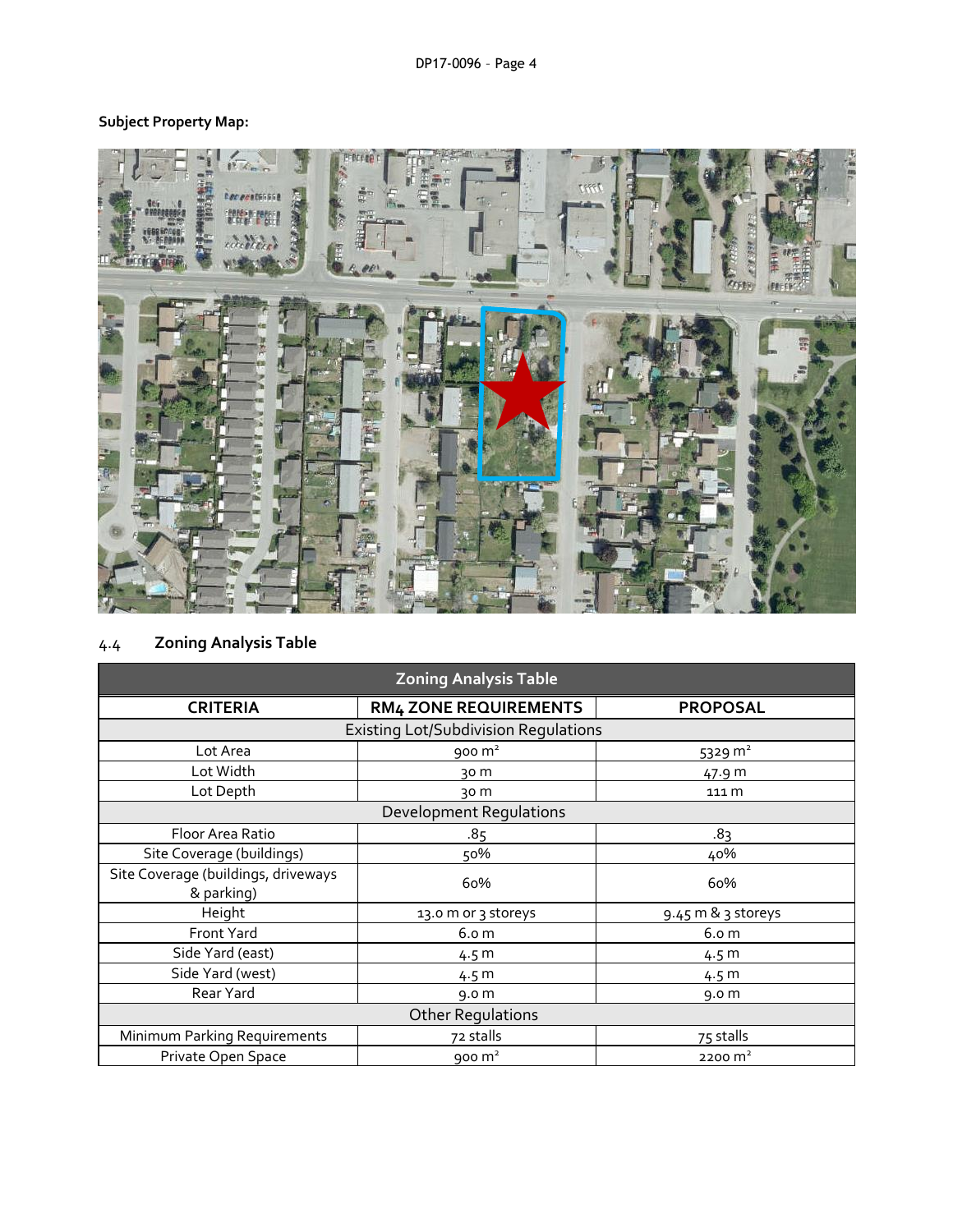### **5.0 Current Development Policies**

5.1 Kelowna Official Community Plan (OCP)

### **Development Process**

**Complete Communities.**<sup>1</sup> Support the development of complete communities with a minimum intensity of approximately 35-40 people and/or jobs per hectare to support basic transit service – a bus every 30 minutes. (approx. 114 people / hectare proposed).

**Compact Urban Form.**<sup>2</sup> Develop a compact urban form that maximizes the use of existing infrastructure and contributes to energy efficient settlement patterns. This will be done by increasing densities (approximately 75 - 100 people and/or jobs located within a 400 metre walking distance of transit stops is required to support the level of transit service) through development, conversion, and re-development within Urban Centres (see Map 5.3) in particular and existing areas as per the provisions of the Generalized Future Land Use Map 4.1.

**Sensitive Infill.**<sup>3</sup> Encourage new development or redevelopment in existing residential areas to be sensitive to or reflect the character of the neighbourhood with respect to building design, height and siting.

**Healthy Communities.**<sup>4</sup> Through current zoning regulations and development processes, foster healthy, inclusive communities and a diverse mix of housing forms, consistent with the appearance of the surrounding neighbourhood.

### **6.0 Technical Comments**

- 6.1 Building & Permitting Department
	- Development Cost Charges (DCC's) are required to be paid prior to issuance of any Building Permits.
	- Demolition Permit required for any existing structures
	- A third party work order may be required with the Development Engineering Department for an upgraded water line and sewage connection. These requirements are to be resolved prior to issuance of the Building Permit.
	- A Mechanical room independent from the units is required for the water service to enter prior to being piped to the independent units.
	- Separate and independent heating systems are required for each unit. These heating units may be required to vent thru the roof depending on distances to windows and air inlets to the building. We recommend that the location of any Air conditioners are to be established at this time due to setback limitations.
	- HPO (Home Protection Office) approval or release is required at time of Building Permit application.
	- A Geotechnical report is required to address the sub soil conditions and site drainage at time of building permit application. Minimum building elevations are required to be established prior to the

<sup>1</sup> <sup>1</sup> City of Kelowna Official Community Plan, Policy 5.2.4 (Development Process Chapter).

 $2$  City of Kelowna Official Community Plan, Policy 5.2.3 (Development Process Chapter).

<sup>&</sup>lt;sup>3</sup> City of Kelowna Official Community Plan, Policy 5.22.6 (Development Process Chapter).

<sup>4</sup> City of Kelowna Official Community Plan, Policy 5.22.7 (Development Process Chapter).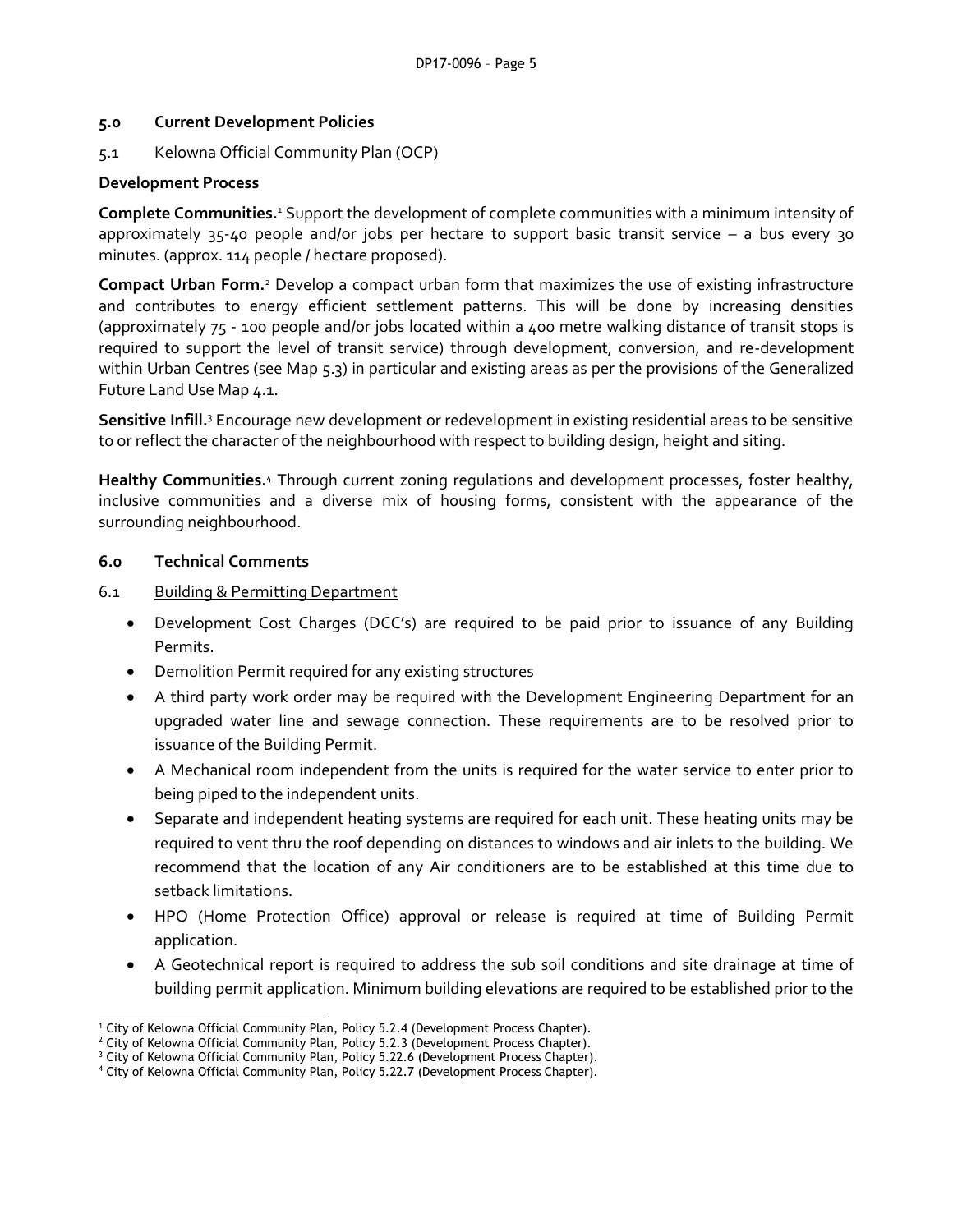release of the Development Permit. If a soil removal or deposit permit is required, this must be provided at time of Development Permit application.

- Fire Department access to site, turn a rounds requirement for equipment, travel distance from the truck access to the front doors of the units and private hydrant locations if required are too be verified with Kelowna Fire Department. The Fire truck is required to be able to drive up to access the front door(s) within a range of 3 meters to 15 meters on an unobstructed hard surface path.
- A Hoarding permit is required and protection of the public from the staging area and the new building area during construction. Location of the staging area and location of any cranes should be established at time of DP.
- The drawings submitted for Building Permit application are to indicate the method of fire separation between the units.
- Range hood above the stove and the washroom to vent separately to the exterior of the building. The size of the penetration for this duct thru a fire separation is restricted by BCBC 12, so provide size of ducts and fire separation details at time of Building Permit
- Full Plan check for Building Code related issues will be done at time of Building Permit applications. Please indicate how the requirements of Radon mitigation and NAFS are being applied to this complex at time of permit application

# 6.2 Development Engineering Department

- Refer to attached memo dated June 20, 2017.
- 6.3 Fire Department
	- Construction fire safety plan is required to be submitted and reviewed prior to construction and updated as required. Template available online at Kelowna.ca
	- Engineered Fire Flow calculations are required to determine Fire Hydrant requirements as per the City of Kelowna Subdivision Bylaw #7900 - 150 L/sec required. Should another hydrant be required on this property it shall be deemed private and shall be operational at the start of construction.
	- Fire Department access is to be met as per BCBC 3.2.5.- ensure the hammerhead is large enough to turn around if over 90 metres - maintain access for emergency response.
	- All requirements of the City of Kelowna Fire and Life Safety Bylaw 10760 shall be met.
	- One address off of Fleming Rd (Main access) with unit numbers for this complex.
	- Dumpster/refuse container must be 3 meters from structures or overhangs.

# 6.4 Fortis BC - Electric

 There are FortisBC Inc (Electric) ("FBC(E)") primary distribution facilities along Fleming and Leathead Roads. Based on the plans submitted, it is unclear whether adequate space has been provided to accommodate the transformation required to service the proposed development. It is recommended that FBC(E) be contacted as soon as possible to determine servicing and land rights requirements for the proposed design. The applicant is responsible for costs associated with any change to the subject property's existing service, if any, as well as the provision of appropriate land rights where required.